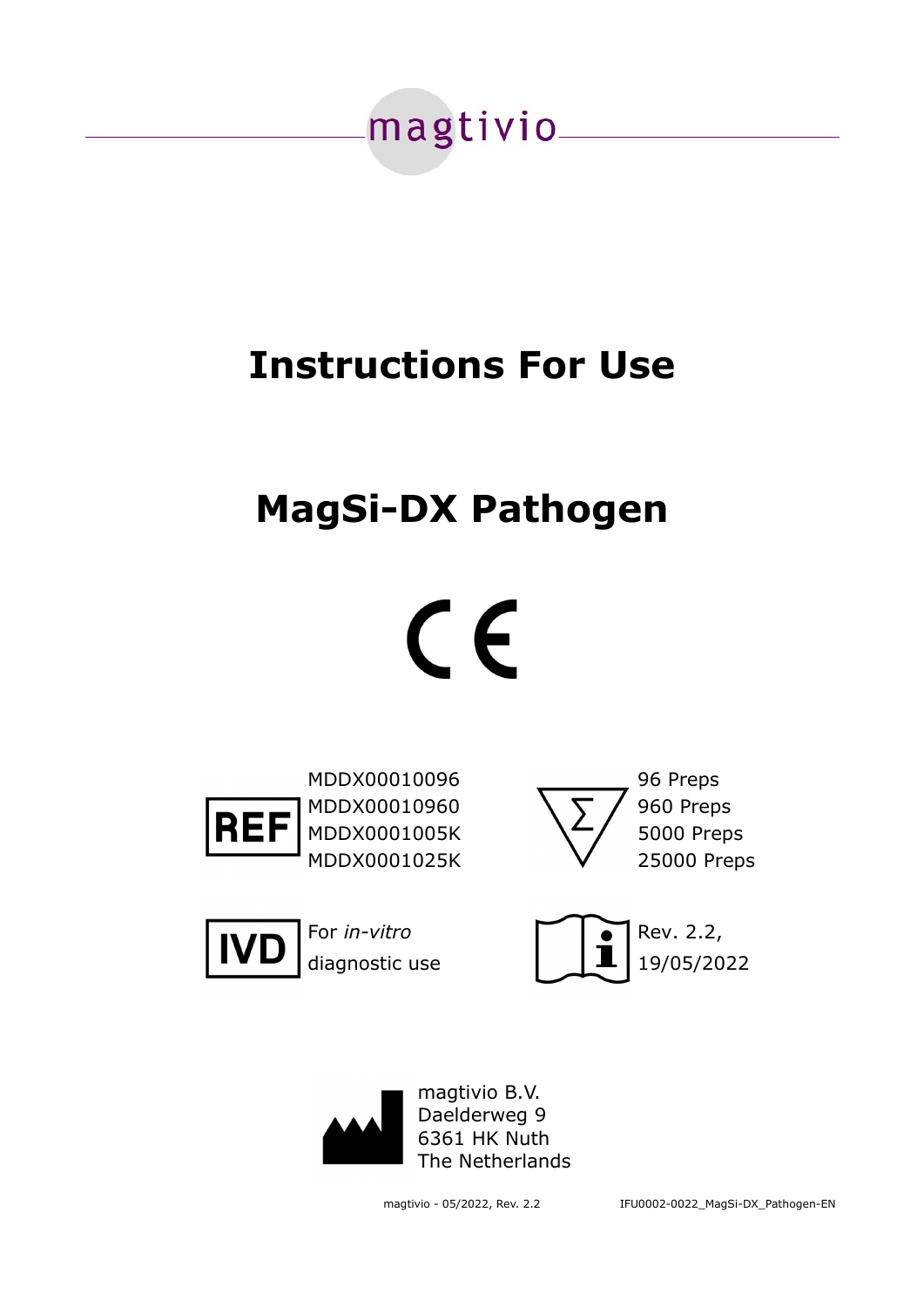# 

| <b>Revision history</b> |              |                                                                                   |  |
|-------------------------|--------------|-----------------------------------------------------------------------------------|--|
| Revision                | Release date | Remarks                                                                           |  |
|                         | 29/09/2021   | Initial release                                                                   |  |
| 2                       | 23/11/2021   | Minor text corrections, table in section 2.2 corrected, layout chapter 5 adjusted |  |
| 2.1                     | 04/01/2022   | CE-mark added                                                                     |  |
| 2.2                     | 19/05/2022   | Correction in sections 2.6.1 and 6, update section 9                              |  |

Contact Information

### **magtivio B.V.**

|           | Daelderweg 9 - 6163 HK - Nuth |
|-----------|-------------------------------|
| $Tel.$ :  | +31 (0) 45 208 4810           |
| Fax:      | +31 (0) 45 208 4817           |
| E-mail:   | info@magtivio.com             |
| Support:  | support@magtivio.com          |
| Ordering: | order@magtivio.com            |
| website:  | www.magtivio.com              |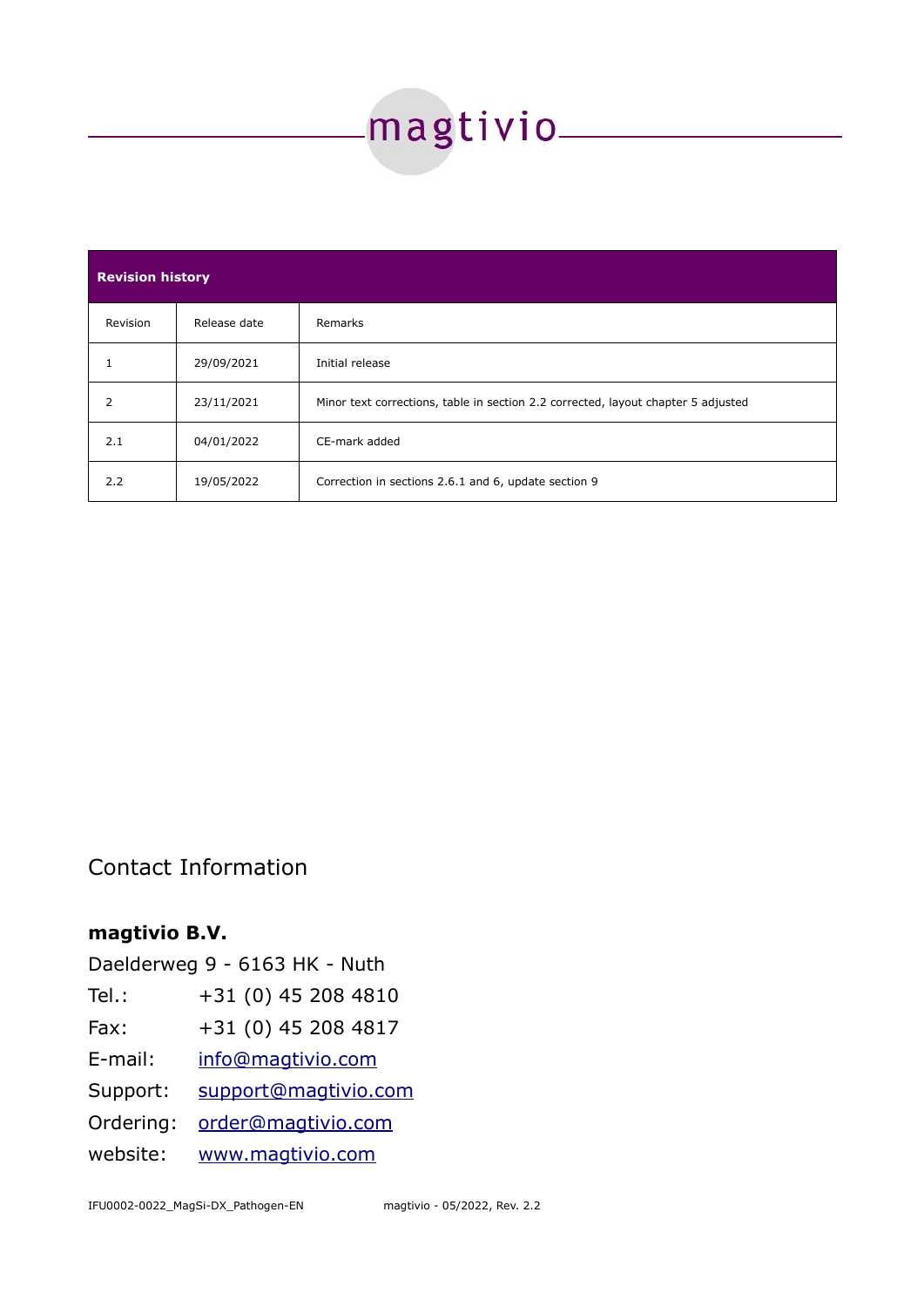# magtivio\_\_\_\_\_\_\_\_\_\_\_\_\_\_

## **Table of Contents**

|    | 1.1        |       |  |
|----|------------|-------|--|
|    | 1.2        |       |  |
|    | 1.3        |       |  |
|    |            |       |  |
|    | 2.1        |       |  |
|    | 2.2        |       |  |
|    | 2.3        |       |  |
|    | 2.4        |       |  |
|    | 2.5        |       |  |
|    | 2.6        |       |  |
|    |            |       |  |
|    |            |       |  |
|    | 2.7        |       |  |
|    |            | 2.7.1 |  |
|    |            | 2.7.2 |  |
|    |            | 2.7.3 |  |
|    |            | 2.7.4 |  |
|    | 2.8<br>2.9 |       |  |
|    |            |       |  |
|    |            |       |  |
|    |            |       |  |
| з. |            |       |  |
| 4. |            |       |  |
| 5. |            |       |  |
|    | 5.1        |       |  |
|    | 5.2        |       |  |
|    | 5.3        |       |  |
|    | 5.4        |       |  |
| 6. |            |       |  |
| 7. |            |       |  |
| 8. |            |       |  |
|    |            |       |  |
| 9. |            |       |  |
|    |            |       |  |
|    | 10.1       |       |  |
|    | 10.2       |       |  |
|    | 10.3       |       |  |
|    | 10.4       |       |  |
|    | 10.5       |       |  |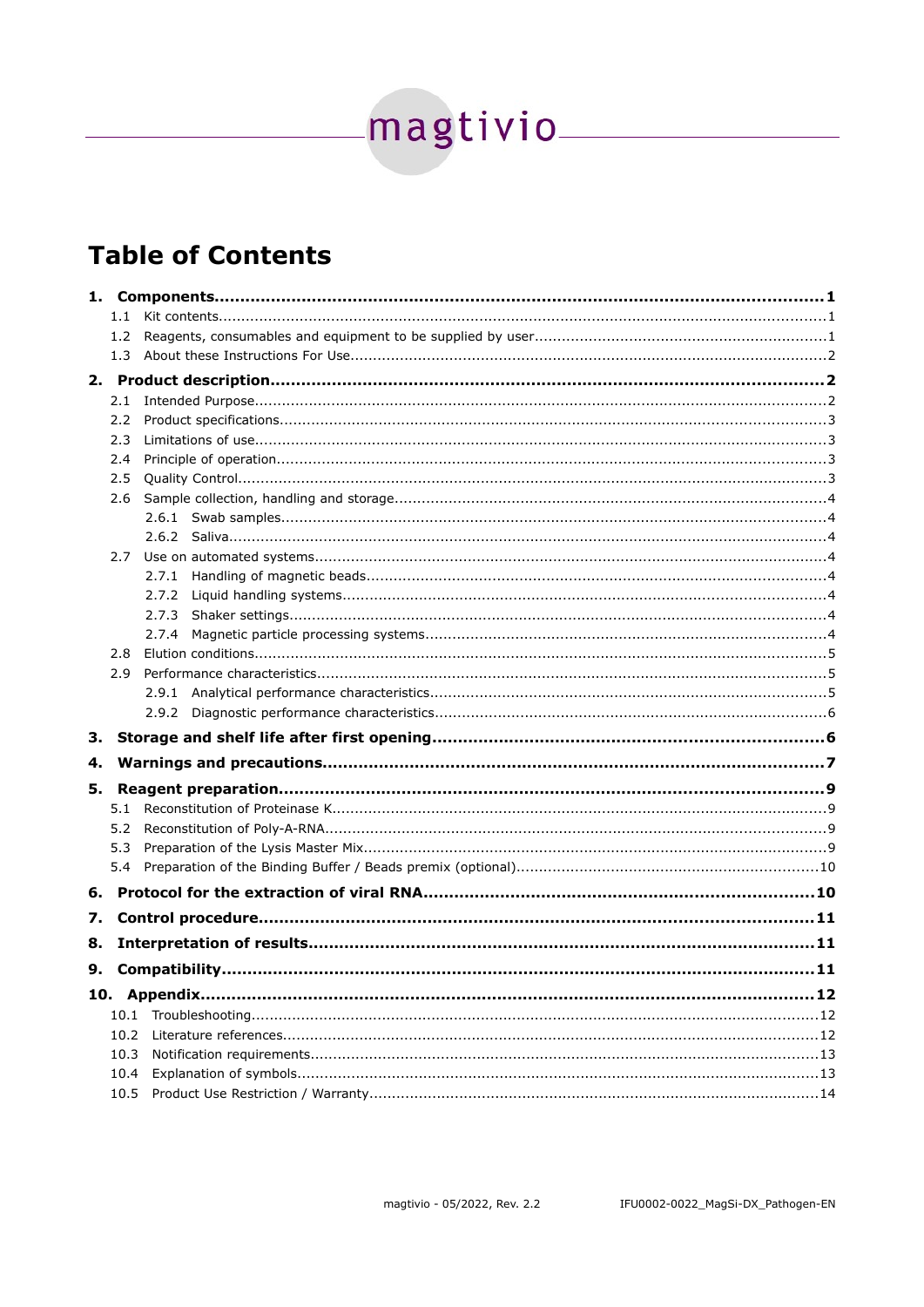magtivio\_\_\_\_

#### <span id="page-3-2"></span>**1. Components**

#### <span id="page-3-1"></span>**1.1 Kit contents**

|                                  | <b>MagSi-DX Pathogen</b>                              |                                                     |                                                      |                                                                |
|----------------------------------|-------------------------------------------------------|-----------------------------------------------------|------------------------------------------------------|----------------------------------------------------------------|
| Component Name                   | Pack size:<br>96 preps<br>Art.No.:<br>MDDX00010096    | Pack size:<br>960 preps<br>Art.No.:<br>MDDX00010960 | Pack size:<br>5000 preps<br>Art.No.:<br>MDDX0001005K | Pack size:<br>25000 preps<br>Art.No.:<br>MDDX0001025K          |
| Lysis Buffer PA1                 | 20 mL                                                 | 200 mL                                              | 1000 mL                                              | 5000 mL                                                        |
| Binding Buffer U1                | 40 mL                                                 | 400 mL                                              | 2 x 1000 mL                                          | 2 x 5000 mL                                                    |
| Wash Buffer I                    | $2 \times 80$ mL                                      | $2 \times 800$ mL                                   | 8 x 1000 mL                                          | 8 x 5000 mL                                                    |
| Wash Buffer II<br>$\blacksquare$ | 80 mL                                                 | 800 mL                                              | 4 x 1000 mL                                          | 4 x 5000 mL                                                    |
| <b>Elution Buffer</b>            | 20 mL                                                 | 200 mL                                              | 1000 mL                                              | 5000 mL                                                        |
| Proteinase K                     | 20 <sub>mg</sub><br>(for 1.1 mL working<br>solution)  | 200 mg<br>(for 11 mL working<br>solution)           | 1x 1000 mg<br>(for 55 mL working<br>solution)        | 5 x 1000 mg<br>(for $5 \times 55$ mL<br>working solution)      |
| Poly-A-RNA                       | 0.3 <sub>mg</sub><br>(for 120 µL working<br>solution) | 3 <sub>mg</sub><br>(for 1.2 mL working<br>solution) | 15 <sub>mg</sub><br>(for 6 mL working<br>solution)   | $3 \times 25$ mg<br>(for $3 \times 10$ mL<br>working solution) |
| Poly-A-RNA Buffer                | $0.5$ mL                                              | 5 mL                                                | 20 mL                                                | $3 \times 20$ mL                                               |
| MagSi-PA VII                     | 2 mL                                                  | 20 mL                                               | 100 mL                                               | 5 x 100 mL                                                     |

#### <span id="page-3-0"></span>**1.2 Reagents, consumables and equipment to be supplied by user**

The required equipment may vary depending on method of processing and instrument setup or configuration. Please refer to the automated system manufacturer regarding platform-specific consumables. Additionally, refer to section [2.7](#page-6-4) for further details regarding the automation of MagSi-DX Pathogen.

| <b>Product</b>           | <b>REF</b> | Quantity |
|--------------------------|------------|----------|
| MM-Separator 96 Deepwell | MDMG0013   | 1 Unit   |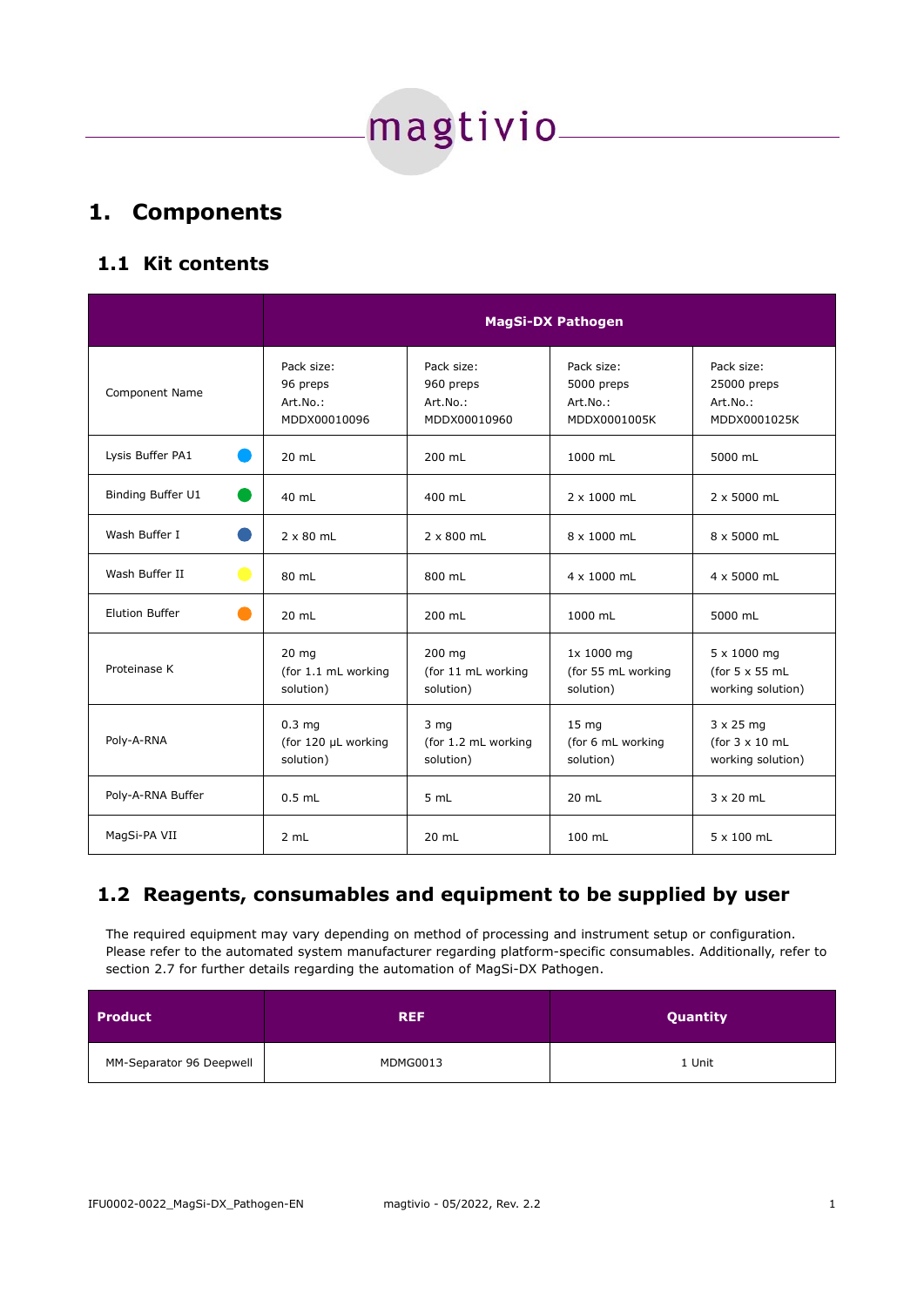# magtivio<sub>-</sub>

Reagents:

• Molecular biology grade water

Consumables:

- 96 well microplates with U-bottom and square wells (2 mL) for sample processing (Suggested: Riplate®SW 96, PP, 2 mL, Ritter, 43001–0020)
- 96 well microplates with U-bottom (300 µL) for transfer of the processed sample (Suggested: Nunc 96- Well Microplates, Round, Nonsterile, Thermo Scientific, 267245)
- Pipette tips (aerosol barrier and nuclease-free are recommended)

Equipment:

- Micropipettes, single and 8 or 12 channel (10-100 µL and 100-1000 µL)
- <span id="page-4-2"></span>• Microplate shaker (suggested: ThermoMixer C, Eppendorf)

#### **1.3 About these Instructions For Use**

It is recommended to thoroughly read these instruction for use before using the product.

## <span id="page-4-1"></span>**2. Product description**

#### <span id="page-4-0"></span>**2.1 Intended Purpose**

MagSi-DX Pathogen is intended to be used for the isolation and purification of viral RNA for subsequent in-vitro diagnostic purposes. The kit can be used with human respiratory swabs and saliva. The kit is designed to be used with any downstream application with amplification and detection of viral RNA (in particular RT-qPCR, sequencing). The kit has been specifically validated for SARS-CoV-2 diagnostic workflows.

MagSi-DX Pathogen does not provide a diagnostic result. It is the sole responsibility of the user to use and validate the kit in conjunction with a downstream in vitro diagnostic assay depending on the target pathogen and to use suitable controls for downstream applications (e.g., internal controls, extraction controls, positive / negative controls). Any diagnostic results generated using nucleic acids isolated with MagSi-DX Pathogen in conjunction with an in-vitro diagnostic assay should be interpreted with regard to additional clinical or laboratory findings.

MagSi-DX Pathogen is intended for use by professional users such as technicians and physicians experienced and trained in molecular biological techniques including experience with swabs and other potentially infectious, human sample materials.

MagSi-DX Pathogen is not suitable for self-testing or near-patient testing.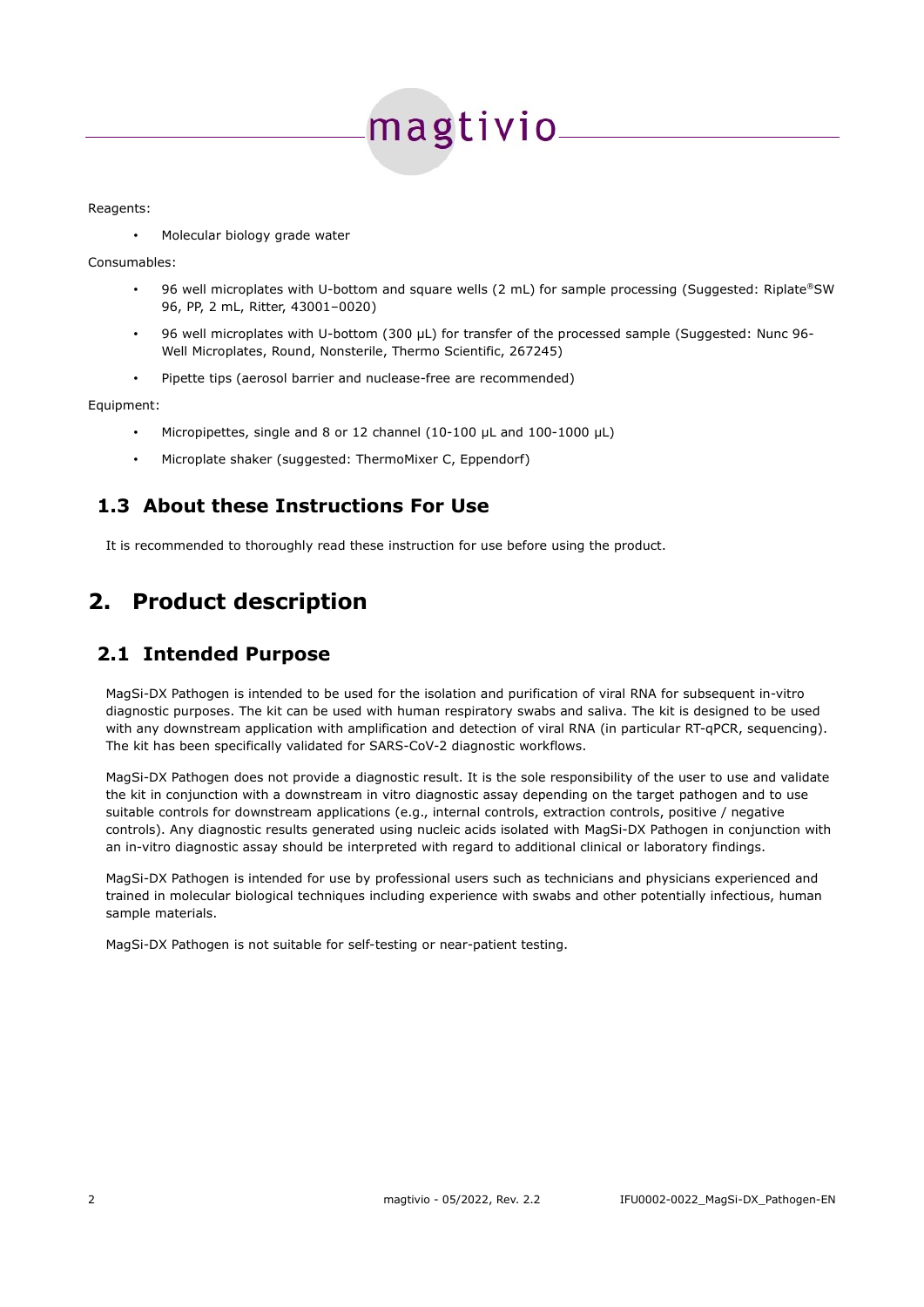# magtivio<sub>-</sub>

#### <span id="page-5-3"></span>**2.2 Product specifications**

| <b>Parameter</b>  | <b>MagSi-DX Pathogen</b>                                     |
|-------------------|--------------------------------------------------------------|
| Technology        | Magnetic beads and choatropic nucleic acid binding chemistry |
| Sample material   | Respiratory swabs and saliva                                 |
| Sample volume     | $200 \mu L$                                                  |
| Elution volume    | $50 - 100$ µL                                                |
| Processing time   | $\sim$ 35 min per 96 samples (depending on method of use)    |
| Processing method | Manual or automated                                          |

#### <span id="page-5-2"></span>**2.3 Limitations of use**

MagSi-DX Pathogen is suitable for use with human respiratory swabs and saliva. MagSi-DX Pathogen has not been validated for other sample materials. Product performance has been tested in SARS-CoV-2 diagnostic workflows. Performance characteristics for every RNA-virus species in the respective clinical samples or sample stabilization reagent have not been established and must be validated by the user. Additionally, extraction of viral RNA using MagSi-DX Pathogen on different automated systems must be validated by the user. Strict compliance with the instructions for use is required for nucleic acid purification. Following good laboratory practices is crucial for the successful usage of the product. Appropriate handling of the reagents is essential to avoid contaminations or impurities.

#### <span id="page-5-1"></span>**2.4 Principle of operation**

The procedure is based on the reversible adsorption of nucleic acids to magnetic beads under appropriate buffer conditions. Sample lysis is achieved by incubation with Lysis Buffer PA1 containing chaotropic ions supported by Proteinase K digestion. For binding of nucleic acids to the magnetic beads, Binding Buffer U1 and MagSi-PA VII beads are added to the lysate. After magnetic separation, the magnetic beads are washed to remove contaminants and salts using Wash Buffers I and II. Residual ethanol from previous wash steps is removed by air-drying. Finally, highly pure viral RNA is eluted with low salt Elution Buffer or water. Purified viral RNA can directly be used for downstream applications. MagSi-DX Pathogen can be used either manually or automated on standard liquid handling instruments or automated magnetic separators.

## <span id="page-5-0"></span>**2.5 Quality Control**

In accordance with the manufacturer's Quality Management System, each lot of kits and its components are tested against predetermined specifications to ensure consistent quality.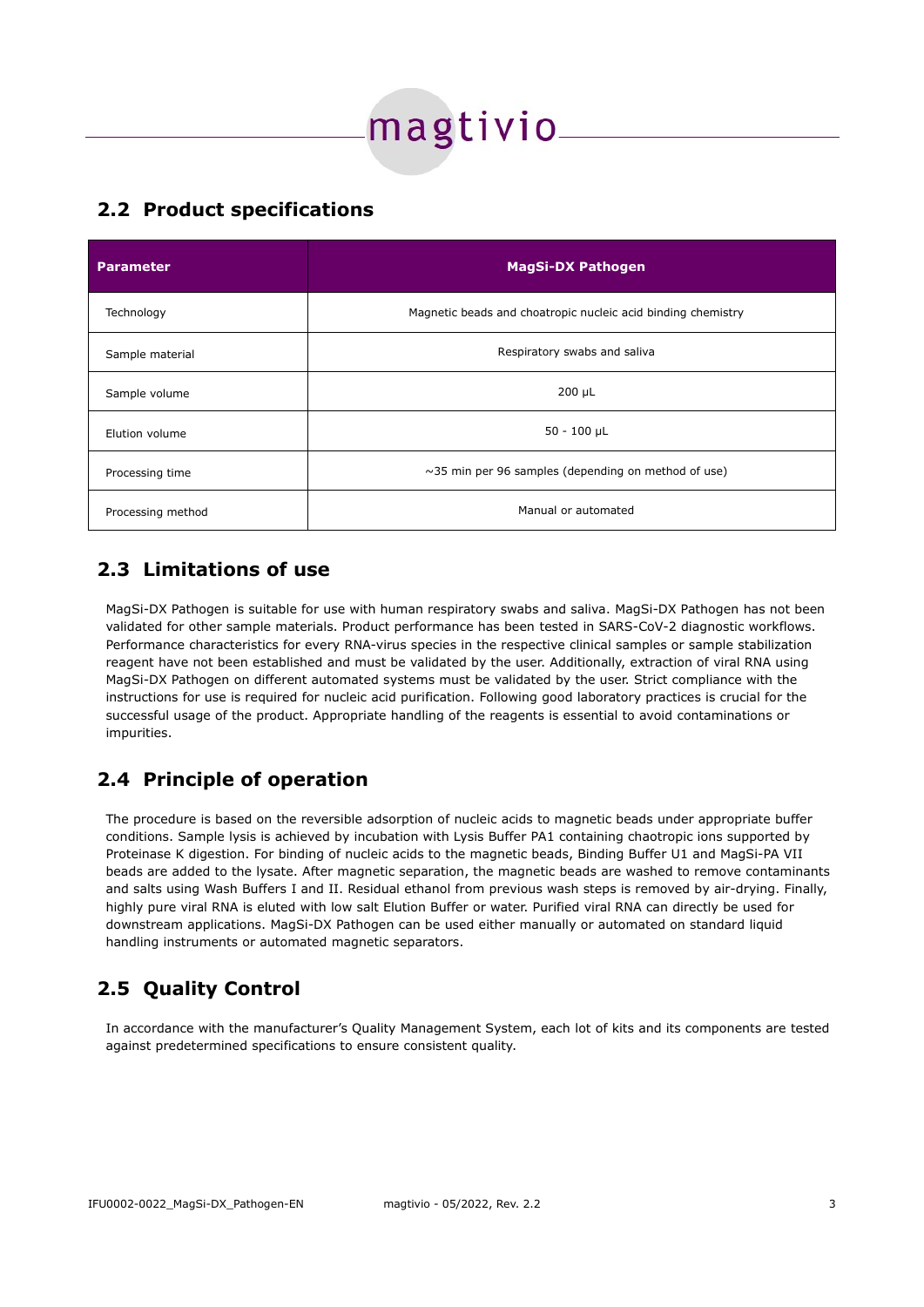magtivio

#### <span id="page-6-7"></span>**2.6 Sample collection, handling and storage**

MagSi-DX Pathogen is suitable for fresh non-treated human respiratory swabs and fresh or frozen saliva in sample collection buffers. It is strongly recommended to use sample collection devices that are validated for complete inactivation of viruses. Please refer to applicable guidelines and manufacturer instructions for collection, handling and storage of clinical samples and other pre-analytical requirements. Samples should be thoroughly mixed before use.

#### <span id="page-6-6"></span> **2.6.1 Swab samples**

Remove the swab from the collection buffer and transfer 200 µL of the solution into a microplate for RNA extraction. If needed, press the swab against the wall of the tube to squeeze out the liquid.

#### <span id="page-6-5"></span> **2.6.2 Saliva**

Saliva should be collected in devices suitable for saliva sample collection and preservation. Mix by inverting the sample and transfer 200  $\mu$ L of the solution into a microplate for RNA extraction.

#### <span id="page-6-4"></span>**2.7 Use on automated systems**

MagSi-DX Pathogen can be used on many different automated liquid handling systems or magnetic particle processing systems. However, the performance of MagSi-DX Pathogen in combination of any specific automated system must be validated by the user in conjunction with an in-vitro diagnostic assay and in combination with suitable controls for the downstream application.

#### <span id="page-6-3"></span> **2.7.1 Handling of magnetic beads**

A homogeneous suspension of magnetic beads is required to ensure a correct amount of magnetic beads per sample and a consistent extraction quality. Before use, shake the bottle of beads well. In automated extraction procedures, a mixing step before aspirating the beads must be integrated.

#### <span id="page-6-2"></span> **2.7.2 Liquid handling systems**

MagSi-DX Pathogen can be used on liquid handling workstations in combination with the MM-Separator 96 DeepWell and square-well U-bottom 96 deepwell plates, using a suitable shaking device for resuspending and mixing magnetic beads and a microplate gripper tool to transport the sample plate to and away from the magnetic separator.

#### <span id="page-6-1"></span> **2.7.3 Shaker settings**

The speed settings for the microplate shaker described in the protocols that follow were defined with a specific instrument and microplate. When first using a plate shaker for incubation steps, the speed settings have to be set carefully for each specific plate to prevent cross contamination and spillage. Setting the speed of the shaker can be done by loading a microplate with a volume of dyed water equal to the working volume during each step, and stepwise increasing the shaker speed until droplets are observed on the surface of the plate. Set the shaker speed lower again.

#### <span id="page-6-0"></span> **2.7.4 Magnetic particle processing systems**

MagSi-DX Pathogen can be used on magnetic particle processing systems, such as the PurePrep 96 Nucleic Acid Purification System, using the consumables intended for the specific system. The magnetic beads are resuspended and mixed by moving a magnetic rod cover (tip-comb) up and down, and collected by magnetic rods covered by the tip-comb. The kit components are pre-dispensed into the consumables before starting the system, and removed from the system afterwards. It is important not to exceed the maximum working volumes of the consumables.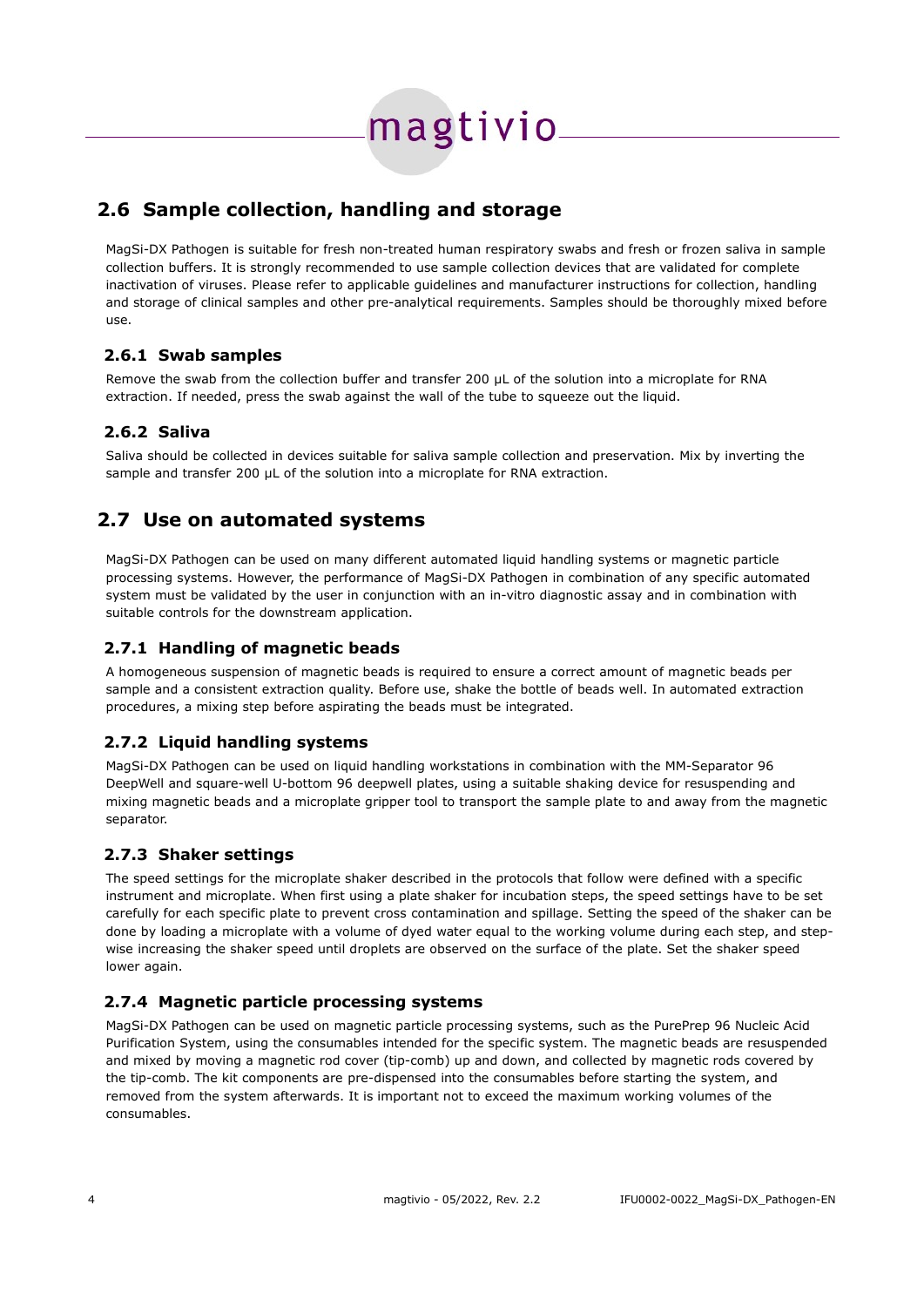## magtivio.

#### <span id="page-7-2"></span>**2.8 Elution conditions**

Target RNA can be directly eluted with Elution Buffer between 50 and 100 µL. The magnetic beads must be completely submerged and resuspended in Elution Buffer. Elution may be performed at 60°C to slightly increase RNA recovery.

Eluted RNA can be stored short term (<24 hours) at 2-8°C, for long term storage (>24 hours) store at -20°C.

#### <span id="page-7-1"></span>**2.9 Performance characteristics**

#### <span id="page-7-0"></span> **2.9.1 Analytical performance characteristics**

The repeatability was tested using a positive patient sample and a commercial heat-inactivated SARS-CoV-2 viral sample spiked into in pooled negative sample, taken from 15 healthy donors.

The LOD and the linearity of the extraction procedure combined with RT-qPCR analysis was determined using a commercially available heat-inactivated whole virus SARS-CoV-2 Analytical Q Panel (Qnostics) consisting of 8 positive samples with different concentrations and 1 negative. Each sample was diluted in InActive Blue Saliva Collection Buffer, in accordance with manufacturer's instructions for the Saliva Collection Kit in which the buffer is used. RNA was extracted from each diluted sample, followed by RT-qPCR using the Kylt® SARS-CoV-2 Complete 2.0 Real-Time PCR kit for SARS-CoV-2 (COVID-19).

| <b>Parameter</b> | <b>Positive patient sample</b> | <b>Heat-inactivated commercial</b><br>sample |
|------------------|--------------------------------|----------------------------------------------|
| Intra-assay CV   | 2.0%                           | 1.4%                                         |
| Inter-assay CV   | Not tested                     | $3.2\%$                                      |
| <b>LOD</b>       | -                              | 2.3 Log10 dC / mL                            |
| Linearity        | $\overline{\phantom{a}}$       | $R^2 = 0.997$                                |

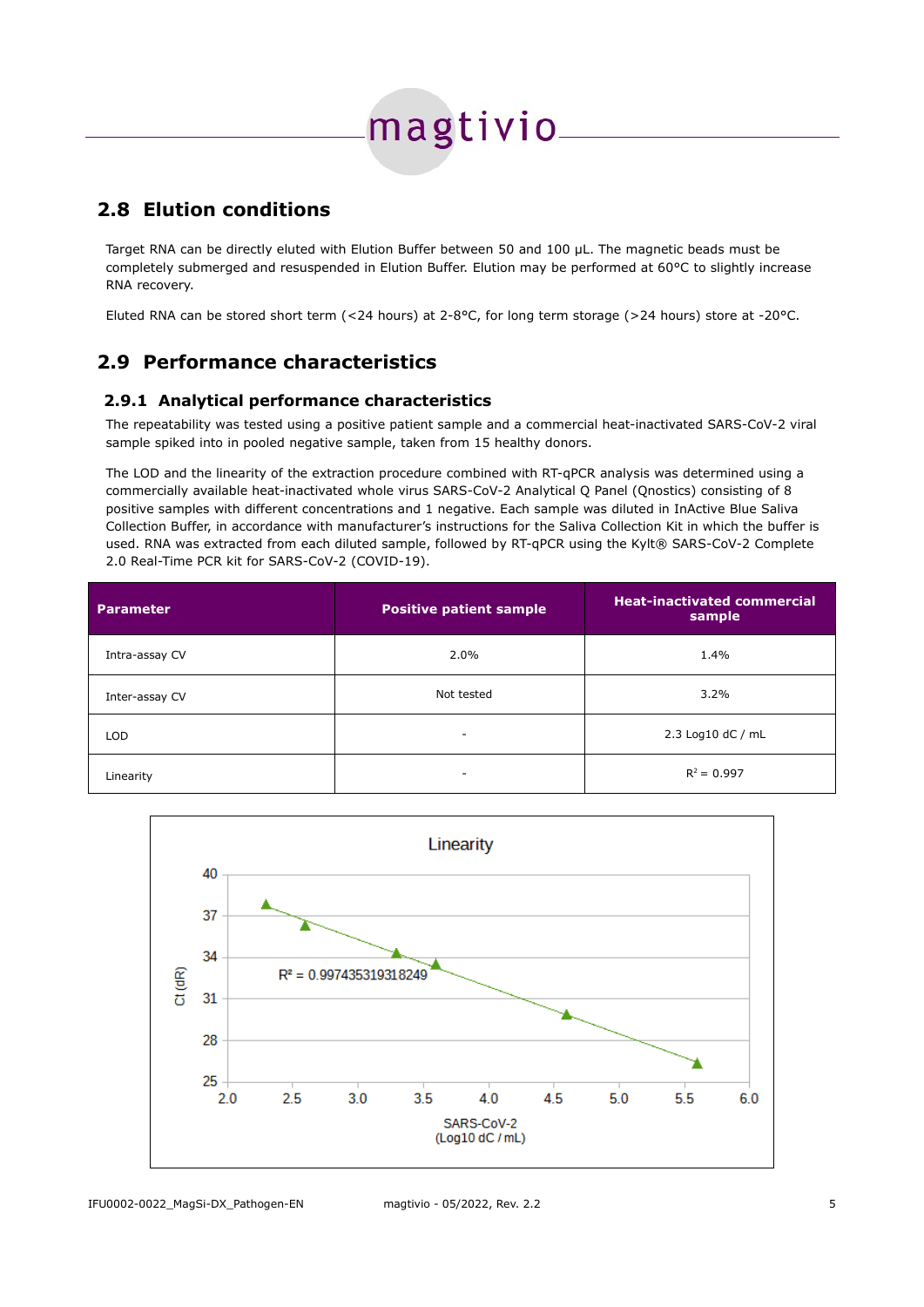# magtivio

#### <span id="page-8-1"></span> **2.9.2 Diagnostic performance characteristics**

MagSi-DX Pathogen has been validated in SARS-CoV-2 diagnostic workflows. Clinical performance is exemplified using the LEQA panel produced and quantified at the RIVM by dPCR. Workflows including MagSi-DX Pathogen scored a 100% score on the panel, consisting of 10 simulated clinical specimen, containing heat inactivated SARS-CoV-2, including one variant of concern (VOC) B.1.1.7; 20B/501Y.V1, or other respiratory viruses or genetic material [1].

### <span id="page-8-0"></span>**3. Storage and shelf life after first opening**

All kit components, including Proteinase K (lyophilized), Poly-A-RNA (lyophilized) and MagSi-PA VII, can be stored at 18-25°C. When stored under the conditions mentioned, the kit is stable as reported on the expiry date on the label.

Store ready solutions of Proteinase K in aliquots at -20°C. Avoid repeated freezing and thawing. When stored accordingly, solutions are stable for 3 months.

Store ready solutions of Poly-A-RNA at -20°C. Avoid repeated freezing and thawing. When stored accordingly, solutions are stable for 3 months.

MagSi-PA VII beads can be premixed with Binding Buffer U1 for simultaneous addition to samples. However, the mixture must be prepared fresh on each day of use, and mixed well by vortexing before transfer to samples.

Attention:

- Check all components included in the package for damages. If there are any damages or leakages, contact magtivio technical support and customer service.
- Do not use damaged components.
- Use RNase-free equipment
- All buffers are ready to use.
- Do not freeze the product.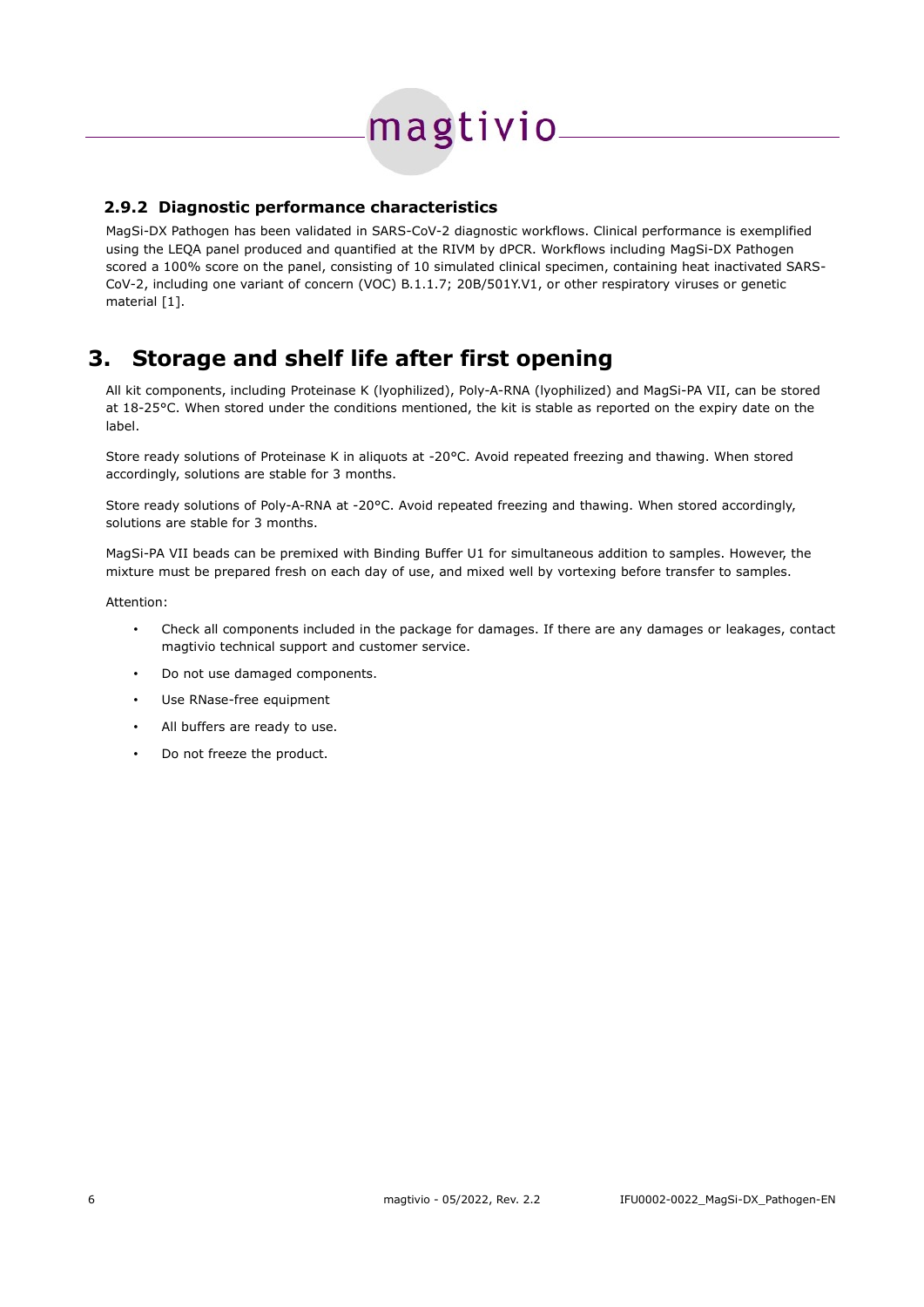# 

## <span id="page-9-0"></span>**4. Warnings and precautions**

The following components of MagSi-DX Pathogen contain hazardous ingredients.

Wear suitable protection clothing, gloves and goggles and follow the safety instructions given in this section.

#### **GHS classification**

Only harmful features do not need to be labelled with H and P phrases until 125 mL or 125 g.

| <b>Component</b>  | <b>Hazardous</b><br><b>ingredients</b>                                                    | <b>GHS Symbol</b> | <b>Hazard</b><br>phrases                         | <b>Precaution</b><br>phrases                                      |
|-------------------|-------------------------------------------------------------------------------------------|-------------------|--------------------------------------------------|-------------------------------------------------------------------|
| Lysis Buffer PA1  | Guanidine<br>Hydrochloride<br>$(20-25%)$<br>CAS 50-01-1                                   | <b>WARNING</b>    | H302<br>H319<br>H315                             | P264, P280,<br>P302+P352<br>P305+P351+P338<br>P337+P313, P501     |
| Binding Buffer U1 | Sodium Perchlorate<br>$(50-55%)$<br>2-Propanol<br>$(20-25%)$<br>CAS 67-63-0,<br>7791-07-3 | <b>DANGER</b>     | H225<br>H319<br>H336<br>H373                     | P210, P233, P260,<br>P280, P403+P235,<br>P501                     |
| Wash Buffer I     | Sodium Perchlorate<br>$(35-40%)$<br>2-Propanol<br>$(50-55%)$<br>CAS 67-63-0,<br>7791-07-3 | <b>DANGER</b>     | H <sub>225</sub><br>H302<br>H319<br>H336<br>H373 | P210, P233, P260,<br>P280, P403+P235,<br>P501                     |
| Wash Buffer II    | Ethanol<br>$(70-75%)$<br>CAS 64-17-5                                                      | <b>DANGER</b>     | H225<br>H319                                     | P210, P233,<br>P305+P351+P338<br>P403+P235, P501                  |
| Proteinase K      | Proteinase K<br>$(100\%)$<br>CAS 39450-01-6                                               | <b>DANGER</b>     | H315<br>H319<br>H334<br>H335                     | P261, P280<br>P284, P304+P340<br>P342+P311, P501                  |
| Poly-A-RNA Buffer | Guanidine<br>Thiocyanate<br>$(30-35%)$<br>CAS 593-84-0                                    | <b>DANGER</b>     | H302+H332<br>H314<br>H412                        | P260, P264<br>P280,<br>P303+P361+P353,<br>P305+P351+P338,<br>P310 |

Hazard Phrases:

| H <sub>225</sub> | Highly flammable liquid and vapour.                                        |
|------------------|----------------------------------------------------------------------------|
| H302+332         | Harmful if swallowed.                                                      |
| H315             | Causes skin irritation.                                                    |
| H319             | Causes serious eye irritation.                                             |
| H334             | May cause allergy or asthma symptoms or breathing difficulties if inhaled. |
| H335             | May cause respiratory irritation.                                          |
| H336             | May cause drowsiness or dizziness.                                         |
| H373             | May cause damage to organs through prolonged or repeated exposure.         |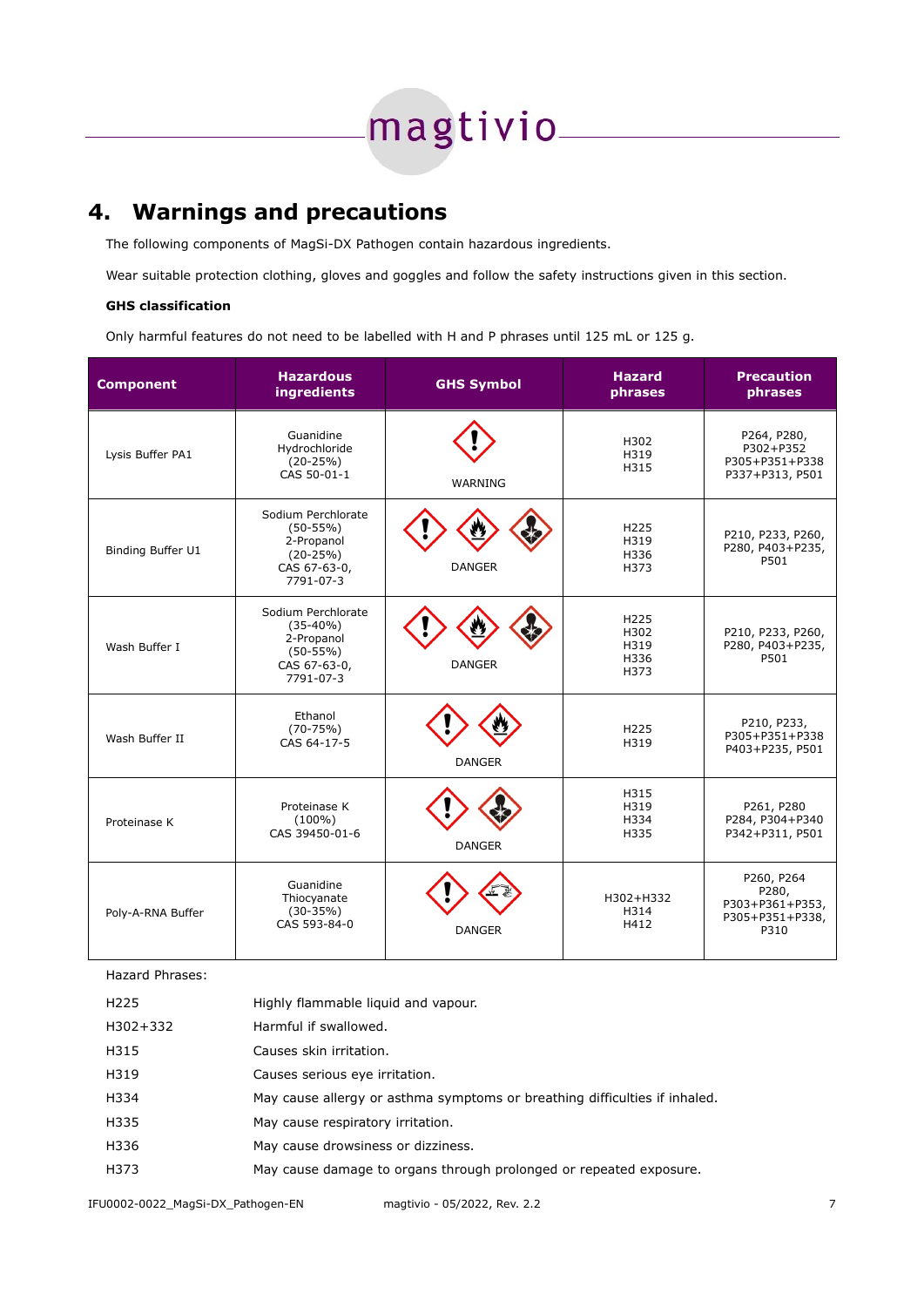# magtivio-

#### Precaution Phrases:

| P210           | Keep away from heat, hot surfaces, sparks, open flames and other ignition sources. No<br>smoking.                                   |
|----------------|-------------------------------------------------------------------------------------------------------------------------------------|
| P233           | Keep container tightly closed.                                                                                                      |
| P260           | Do not breathe dust/fume/gas/mist/vapours/spray.                                                                                    |
| P261           | Avoid breathing dust/fume/gas/mist/vapours/spray.                                                                                   |
| P264           | Wash hands thoroughly after handling.                                                                                               |
| P280           | Wear protective gloves/protective clothing/eye protection/face protection/hearing<br>protection.                                    |
| P284           | Wear respiratory protection.                                                                                                        |
| P302+P352      | IF ON SKIN: Wash with plenty of soap and water.                                                                                     |
| P303+P361+P353 | IF ON SKIN (or hair): Take off immediately all contaminated clothing. Rinse skin with water                                         |
|                | or shower.                                                                                                                          |
| P304+P340      | IF INHALED: Remove person to fresh air and keep comfortable for breathing.                                                          |
| P305+P351+P338 | IF IN EYES: Rinse cautiously with water for several minutes. Remove contact lenses, if<br>present and easy to do. Continue rinsing. |
| P310           | Immediately call a POISON CENTER/doctor.                                                                                            |
| P337+P313      | If eye irritation persists: Get medical advice/attention.                                                                           |
| P342+P311      | If experiencing respiratory symptoms: Call a POISON CENTER/doctor.                                                                  |
| P403+P235      | Store in a well-ventilated place. Keep cool.                                                                                        |
| P501           | Dispose of waste according to applicable legislation.                                                                               |
|                |                                                                                                                                     |



The symbol shown on the labels refers to further safety information in this section.

When working with MagSi-DX Pathogen wear suitable protective clothing (e.g. lab coat, disposable gloves, and protective goggles). For more information consult the appropriate Safety Data Sheets (available through [support@magtivio.com](mailto:support@magtivio.com)).

#### CAUTION:

Lysis Buffer PA1, Binding Buffer U1, Wash Buffer I and Poly-A-RNA Buffer contain chaotropic salt (e.g. guanidine hydrochloride and/or sodium perchlorate) which can form highly reactive compounds when combined with bleach (sodium hypochlorite)! DO NOT bring bleach directly into contact with materials exposed to the buffers mentioned. Wear suitable protective clothing, gloves and safety goggles!

The waste generated with MagSi-DX Pathogen has not been tested for residual infectious material. A contamination of the liquid waste with residual infectious material is highly unlikely due to strong denaturing lysis buffer and Proteinase K treatment but it cannot be excluded completely. Therefore, liquid waste must be considered infectious and should be handled and discarded according local safety regulations.

#### Disposal

Dispose hazardous, infectious or biologically contaminated materials in a safe and acceptable manner and in accordance with all local and regulatory requirements.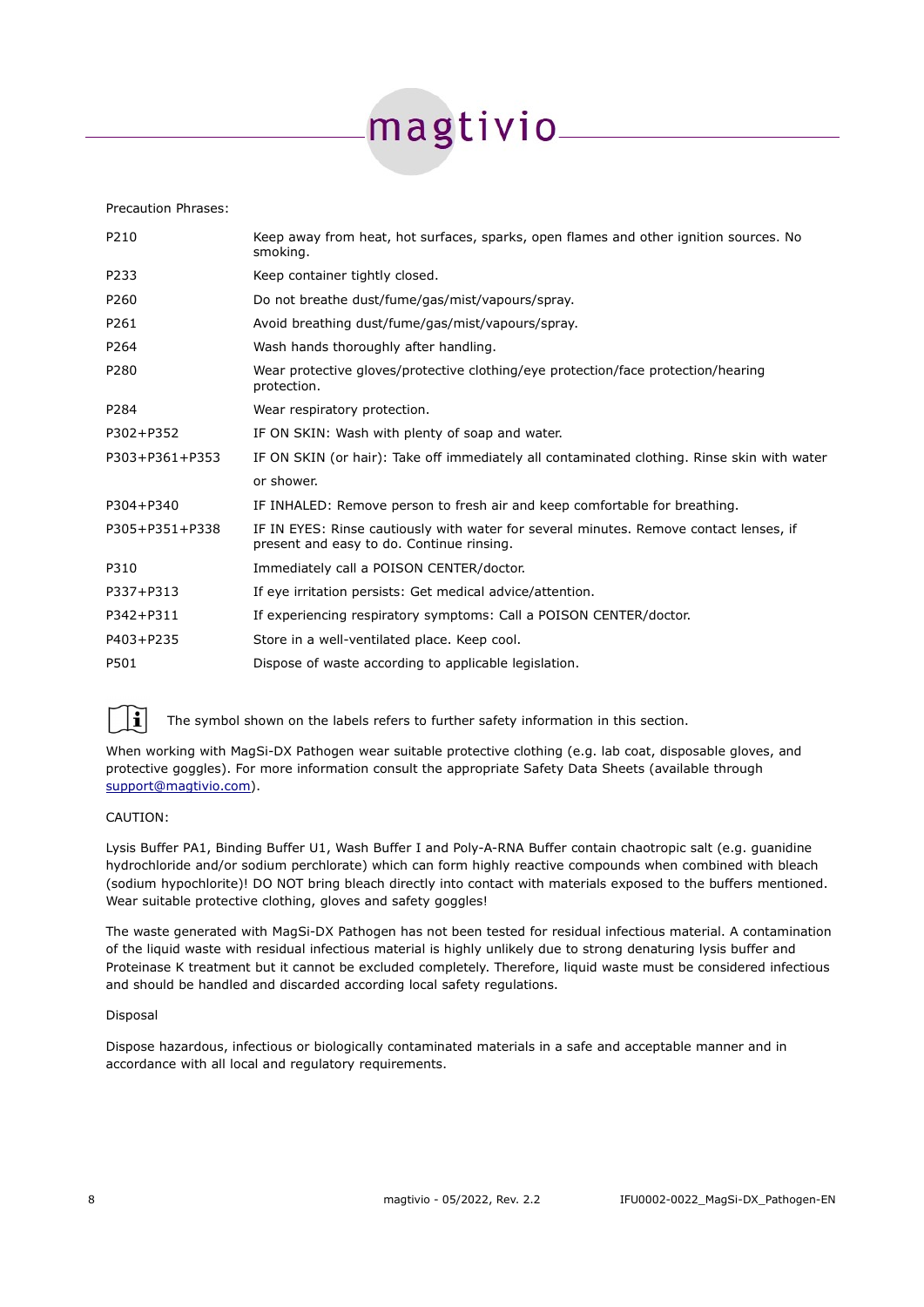## magtivio<sub>-</sub>

### <span id="page-11-3"></span>**5. Reagent preparation**

#### **5.1 Reconstitution of Proteinase K**

- <span id="page-11-0"></span>• MDDX00010096 (96 preps), add 1.1 mL of molecular biology grade water to the vial of Proteinase K and vortex to dissolve. Store solutions of Proteinase K in aliquots at -20°C. Avoid repeated freezing and thawing. When stored accordingly, solutions are stable for at least 3 months.
- MDDX00010960 (10x96 preps), add 11 mL of molecular biology grade water to the vial of Proteinase K and vortex to dissolve. For aliquotation per 96 samples, make aliquots of 1.05 mL and store solutions at -20°C. Avoid repeated freezing and thawing. When stored accordingly, solutions are stable for at least 3 months.
- MDDX0001005K (5000 preps) and MDDX0001025K (25000 preps), add 55 mL of molecular biology grade water to each vial of Proteinase K and vortex to dissolve. For aliquotation per 96 samples, make aliquots of 1.05 mL and store solutions at -20°C. Avoid repeated freezing and thawing. When stored accordingly, solutions are stable for at least 3 months.

#### **5.2 Reconstitution of Poly-A-RNA**

- <span id="page-11-2"></span>• MDDX00010096 (96 preps), add 120 µL of Poly-A-RNA Buffer to the vial of Poly-A-RNA (0.3 mg) and vortex to dissolve. Store solutions of Poly-A-RNA at -20°C. Avoid repeated freezing and thawing. When stored accordingly, solutions are stable for at least 3 months.
- MDDX00010960 (10x96 preps), add 1.2 mL of Poly-A-RNA Buffer to the vial of Poly-A-RNA (3 mg) and vortex to dissolve. For aliquotation per 96 samples, make aliquots of 110 µL and store solutions at -20°C. Avoid repeated freezing and thawing. When stored accordingly, solutions are stable for at least 3 months.
- MDDX0001005K (5000 preps), add 6 mL of Poly-A-RNA Buffer to the vial of Poly-A-RNA (15 mg) and vortex to dissolve. For aliquotation per 96 samples, make aliquots of 110 µL and store solutions at -20°C. Avoid repeated freezing and thawing. When stored accordingly, solutions are stable for at least 3 months.
- MDDX0001025K (25000 preps), add 10 mL of Poly-A-RNA Buffer to each vial of Poly-A-RNA (25 mg) and vortex to dissolve. For aliquotation per 96 samples, make aliquots of 110 µL and store solutions at -20°C. Avoid repeated freezing and thawing. When stored accordingly, solutions are stable for at least 3 months.

If there is any precipitate present in the buffers, warm the buffer to 25-37°C to dissolve the precipitate before use.

#### <span id="page-11-1"></span>**5.3 Preparation of the Lysis Master Mix**

For each sample, prepare Lysis Master Mix:

| Lysis Buffer PA1      | $200 \mu L$ |
|-----------------------|-------------|
| Poly-A-RNA solution   | $1 \mu L$   |
| Proteinase K solution | $10 \mu L$  |
| Total                 | $211 \mu L$ |

Prepare an excess of the Lysis Master Mix to compensate for pipetting inaccuracy especially when using multichannel pipettes etc. Use the Lysis Master Mix immediately after preparation.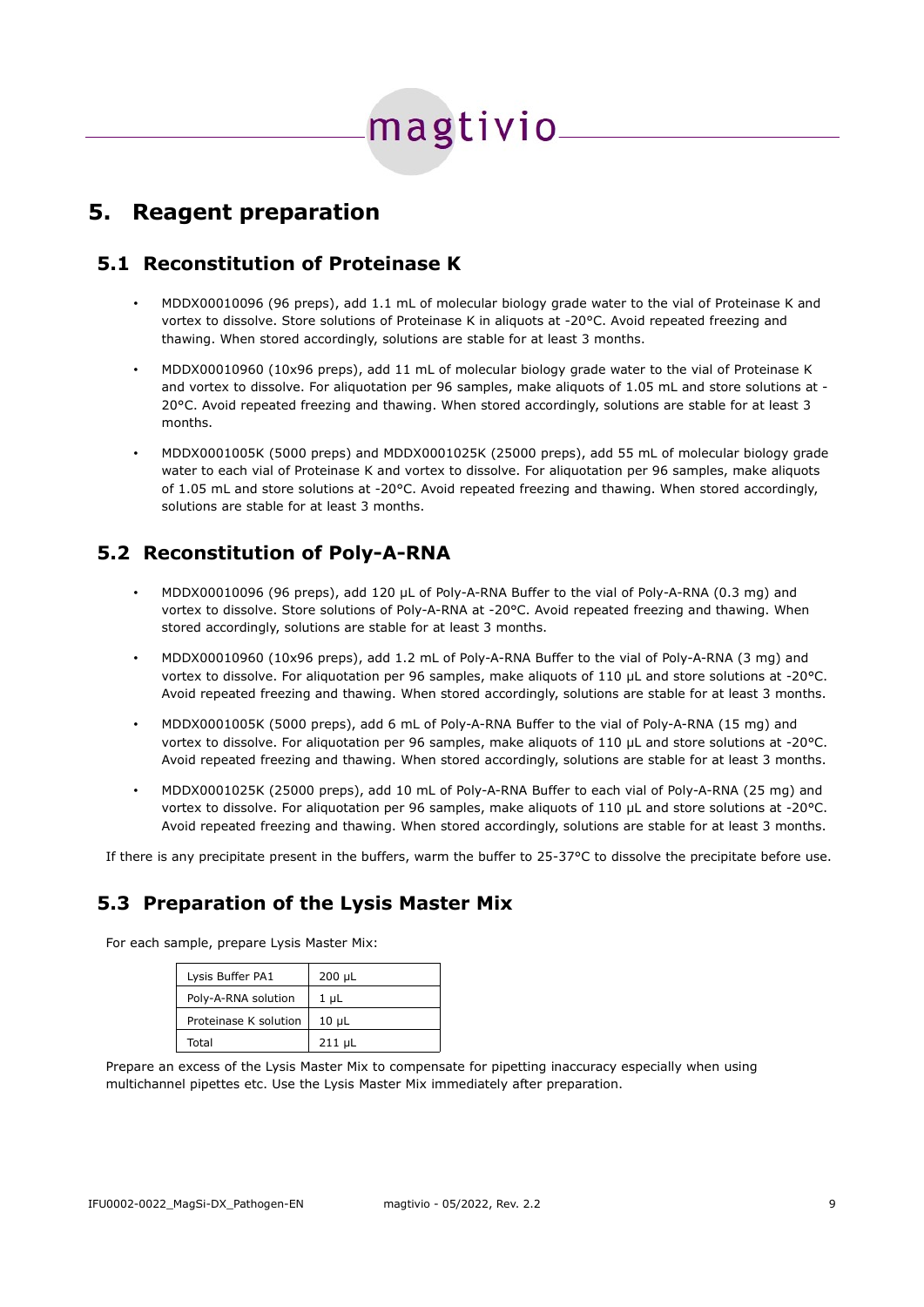## magtivio-

#### <span id="page-12-1"></span>**5.4 Preparation of the Binding Buffer / Beads premix (optional)**

MagSi-PA VII beads can be premixed with Binding Buffer U1 for simultaneous addition to samples. For each sample, prepare Binding Buffer / Beads premix:

| Binding Buffer U1 | $400 \mu L$ |
|-------------------|-------------|
| MagSi-PA VII      | $20 \mu L$  |
| Total             | $420 \mu L$ |

The mixture must used on the day of preparation, and mixed well by vortexing before transfer to samples.

## <span id="page-12-0"></span>**6. Protocol for the extraction of viral RNA**

Before starting:

- Prepare Lysis Master Mix according to section [5](#page-11-3).
- Pre-treat samples (if required) according to section [2.6](#page-6-7)
- Vortex magnetic beads thoroughly into a homogeneous suspension.

This protocol is intended for manual use of the kit. It can also be used as a guideline to set up an automated procedure on liquid handling instruments. For this suitable 96-well plates and accessories can be used. Make sure that the liquid handling system is equipped with the required devices (shaker, incubator, magnetic separator etc.).

- 1. Transfer 200 μL sample into a microplate for processing.
- 2. Add 211 µL Lysis Master Mix to each sample. Incubate on a shaker for 10 min with shaking at 1000 RPM.
- 3. Add 20 µL MagSi-PA VII beads and 400 µL Binding Buffer U1. Incubate on a shaker for 5 min with shaking at 1000 RPM.
- 4. Place the processing microplate on the magnetic separator and wait at least 1 minute to collect the beads. Remove supernatants without disturbing the attracted magnetic bead pellet.
- 5. Remove the sample plate from the magnetic separator and add 800 µL Wash Buffer I to the tubes. Resuspend the beads by incubation of the samples on a shaker for 1 min at 1000 RPM. Place the samples in a magnetic separator and wait at least 1 minute to collect the beads. Remove the supernatants without disturbing the attracted bead pellet.
- 6. Repeat step 5 one more time with 800 µL Wash Buffer I and one more time with 800 µL Wash Buffer II.
- 7. Dry the beads on air for 10 min to evaporate the ethanol completely. If necessary, briefly spin down and remove any buffer residues before drying the attracted magnetic beads.
- 8. Remove the samples from the magnetic separator and add 100 µL Elution Buffer. Incubate on a shaker for 10 min at 1000 RPM.
- 9. Place the tubes in a magnetic separator and wait at least 1 minute to collect the beads. Transfer the eluates to new tubes. The purified nucleic acids in the eluate are now ready to use for downstream applications.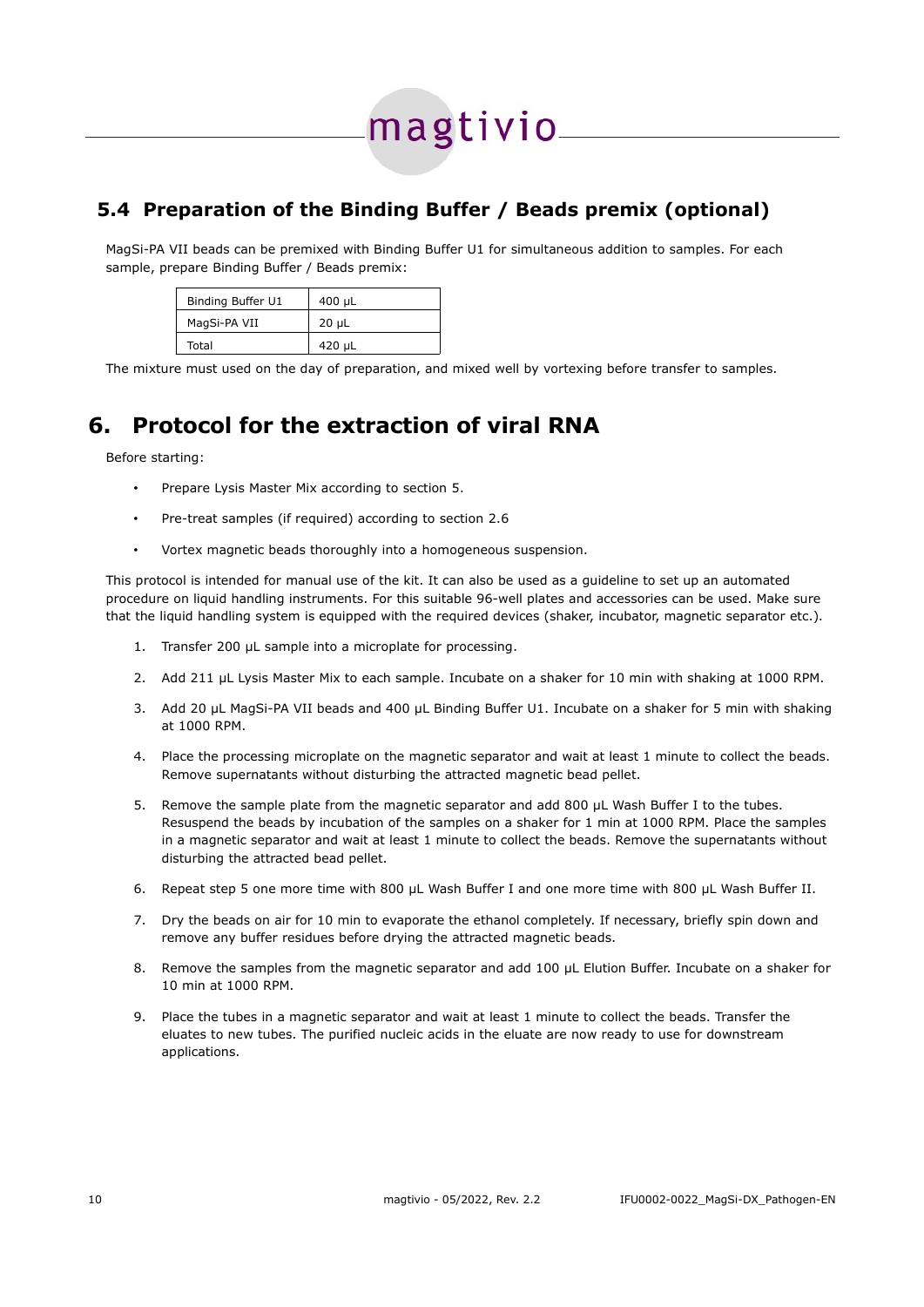## magtivio\_

## <span id="page-13-2"></span>**7. Control procedure**

MagSi-DX Pathogen does not include a control procedure. It is the sole responsibility of the user to use suitable controls for downstream applications. It is recommended to use RNA-based internal controls for RT-qPCR assays to eliminate risks of false negative results as a consequence from potential RNase contamination.

## <span id="page-13-1"></span>**8. Interpretation of results**

MagSi-DX Pathogen does not provide a diagnostic result. It is the sole responsibility of the user to use and validate the kit in conjunction with a downstream in-vitro diagnostic application depending on the target pathogen.

## <span id="page-13-0"></span>**9. Compatibility**

MagSi-DX Pathogen has been validated in conjunction with the following devices:

- Saliva Collection Kit, REF: IB\_COL, InActiv Blue
- eNAT®, REF: 608CS01R, Copan Italia
- eSWAB, REF: 480CE, Copan Italia
- ORAcollect, REF: ORE-100, DNA Genotek
- OMNIgene Oral, REF: OME-505, DNA Genotek
- SARS-CoV-2 Complete RTU 2.0 100, REF: 31469, LaBorga Service
- Bio-T kit® SARS-CoV-2 UK & N501Y Variants, BIOTK125, BioSellal
- SARS-CoV-2 RealFast™ Assay, REF 8-410 / 8-412, ViennaLab Diagnostics
- SARS-CoV-2 Q Control 01, REF: SCV2QC01-A, Qnostics
- SARS-CoV-2 Analytical Q Panel 01, REF: SCV2AQP01-A, Qnostics

MagSi-DX Pathogen is compatible with the following instruments for nucleic acid extraction (protocol files and instructions for MagSi-DX Pathogen are available on request):

- PurePrep 96 Nucleic Acid Purification System, REF AS0001, magtivio
- PurePrep 32 Nucleic Acid Purification System, REF AS0002, magtivio
- KingFisher™ Flex Purification System, KingFisher with 96 Deep-well Head, REF 5400630, Thermo Fisher Scientific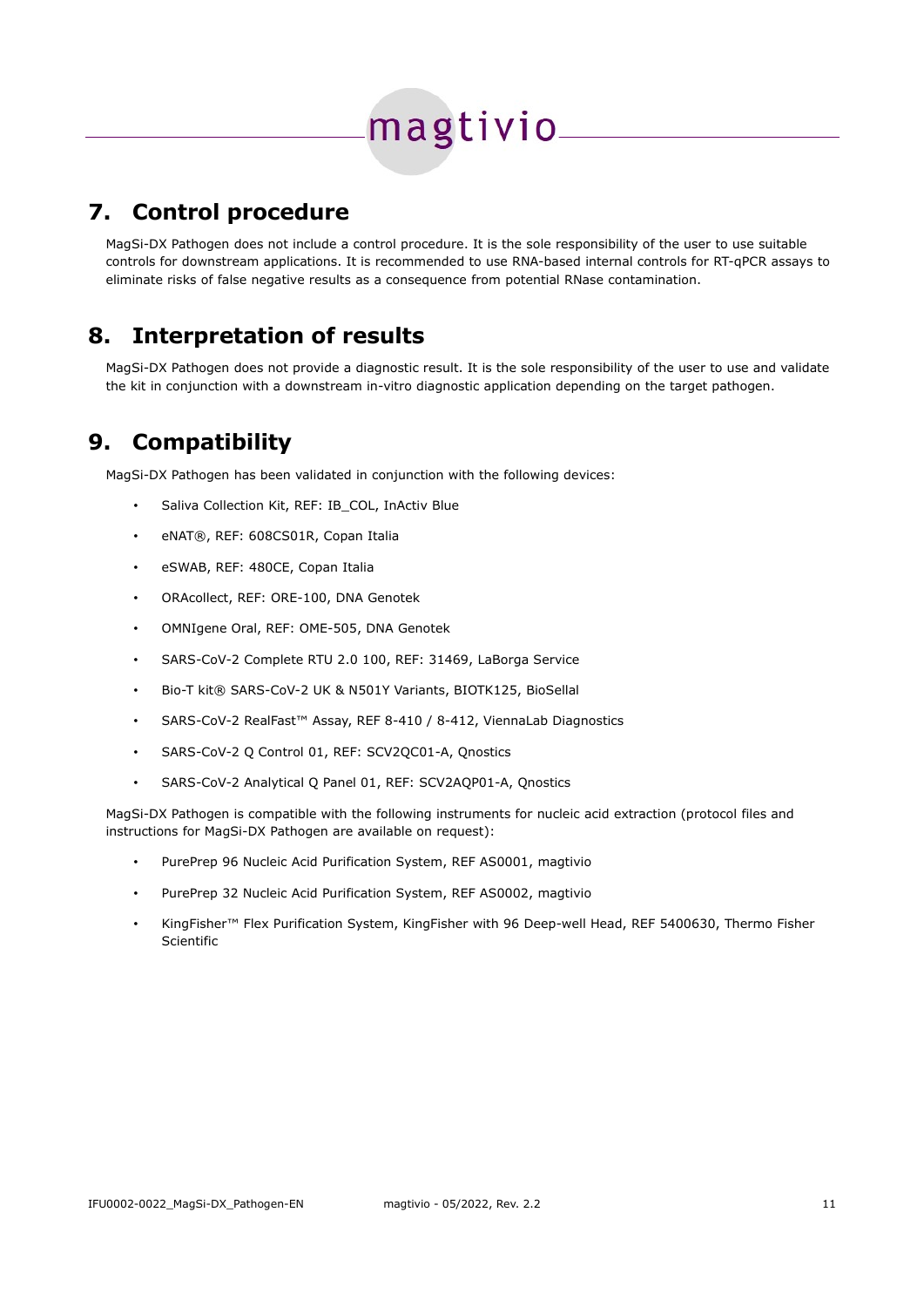

## <span id="page-14-2"></span>**10. Appendix**

#### <span id="page-14-1"></span>**10.1 Troubleshooting**

| <b>Problem</b>                                                      | <b>Possible cause</b>                                    | <b>Comments and suggestions</b>                                                                                                                                                              |
|---------------------------------------------------------------------|----------------------------------------------------------|----------------------------------------------------------------------------------------------------------------------------------------------------------------------------------------------|
| Low RNA acid yield                                                  | RNA degradation                                          | - Use and store the sample collection device according to<br>manufacturer's instructions                                                                                                     |
|                                                                     | Inefficient binding to the magnetic<br>particles         | - Use correct amount of all reagents<br>- Increase mixing steps and incubation time for binding<br>step<br>- Mix sample during lysis / binding incubation                                    |
|                                                                     | Insufficient washing procedure                           | - Make sure that beads are completely resuspended in the<br>washing steps.                                                                                                                   |
|                                                                     | Incomplete elution                                       | - Drying of Wash Buffer II may have been incomplete,<br>increase drying time<br>- Completely resuspend the beads in the elution step                                                         |
| Problems in downstream<br>applications /<br>contamination in sample | Ethanol in the eluted DNA                                | - Increase the drying time to 15 minutes                                                                                                                                                     |
|                                                                     | Salt in the eluate                                       | - Use buffers in the correct order<br>- Make sure that all supernatants are properly removed.<br>- Avoid carry-over of Lysis Master Mix, Binding Buffer U1 or<br>Wash Buffers to the eluate. |
|                                                                     | High amount of Magnetic beads<br>remaining in the eluate | - Place the tubes with eluates in the magnetic separator<br>again, and transfer the supernatant to a new container.                                                                          |

#### **10.2 Literature references**

- <span id="page-14-0"></span>1. National Institute of Public Health and the Environment (RIVM). External Quality Assessment of laboratories Performing SARS-CoV-2 Diagnostics for the Dutch Population, February 2021. John Sluimer, Garbiel Goderski, Sharon van den Brink, Lisa Wijsman, Chantal Reusken, Marion Koopmans, Richard Molenkamp, Adam Meijer.
- 2. Fox, J. D. Nucleic Acid amplification tests for detection of respiratory viruses, Elsevier, Journal of Clinical Virology 40 Suppl. 1, S15 – S23 (2007).
- 3. Wang et al. An Overview of Nucleic Acid Testing for the Novel Coronavirus SARS-CoV-2, Frontiers in Medicine, Volume 7, Article 571709 (2021).
- 4. Mizoguchi, M. et al. Comparative performance and cycle threshold values of 10 nucleic acid amplification tests for SARS-CoV-2 on clinical samples, PloS ONE 16(6): e0252757 (2021).
- 5. Wőlfel, R. et al. Virological assessment of hospitalized patients with COVID-2019, Nature, Vol. 581, 465- 469 (2020).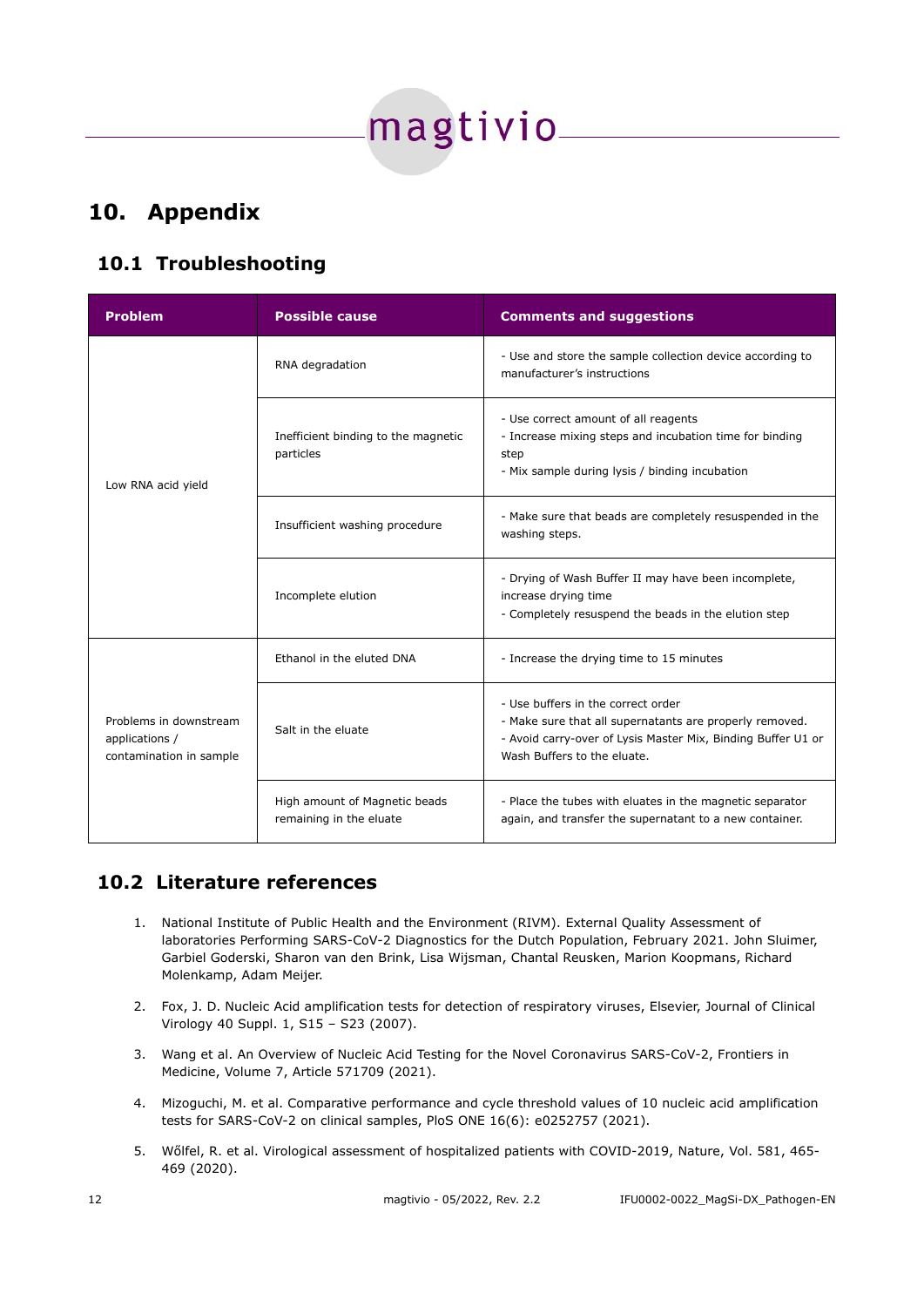# magtivio\_\_\_

#### <span id="page-15-1"></span>**10.3 Notification requirements**

Please note that any serious incident that has occurred in relation to the product shall be reported immediately to the manufacturer and the competent authority of the European member state in which the incident occurred. European vigilance contact points: https://ec.europa.eu/health/md\_sector/contact\_en.

#### <span id="page-15-0"></span>**10.4 Explanation of symbols**

| <b>REF</b> | Article number                                      |
|------------|-----------------------------------------------------|
| LOT        | Lot number                                          |
|            | Manufacturer                                        |
|            | Date of manufacturing                               |
|            | In vitro diagnostic medical device                  |
|            | Consult Instructions For Use                        |
|            | Sufficient for <n> tests</n>                        |
|            | Temperature limitation                              |
|            | Use by                                              |
|            | Caution: Further information in Instruction for Use |

Do not reuse